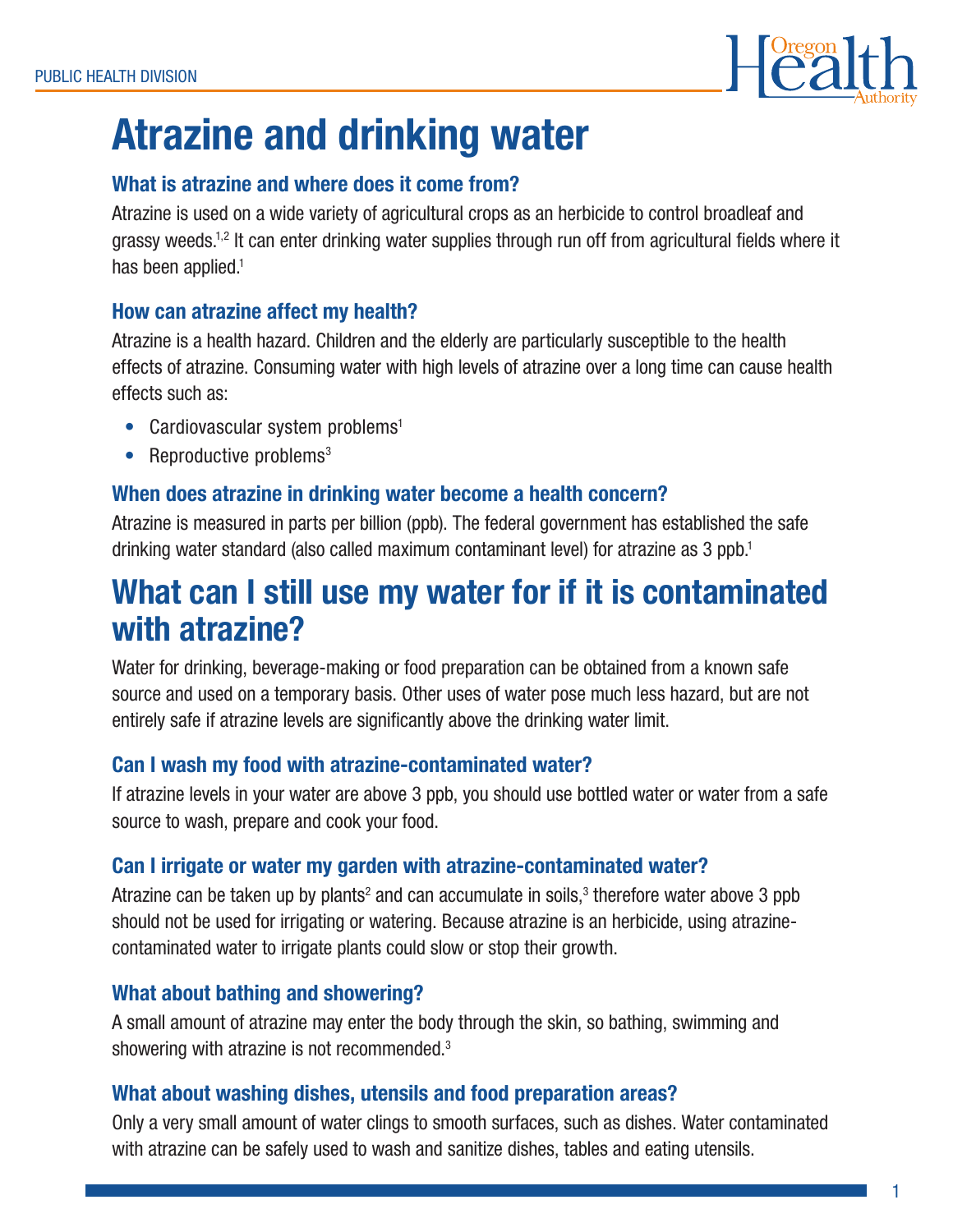#### What about general cleaning and laundry?

Very little water remains on washed surfaces and in laundered fabrics. Water contaminated with atrazine can be safely used for general cleaning and washing of clothing, bedding and linens.

#### What about my pets?

Animals should not drink water with atrazine levels above 3 ppb.

# Learning about atrazine levels in your drinking water

#### For people on public water systems:

Public drinking water providers must monitor for atrazine and ensure levels remain below the drinking water standard of 3 ppb. Public water system monitoring results are available on the Oregon Drinking Water Services [Data Online](https://yourwater.oregon.gov/) website. If your water comes from a community water system (you pay a water bill) your drinking water provider must provide a [Consumer Confidence](http://public.health.oregon.gov/HealthyEnvironments/DrinkingWater/Monitoring/Pages/ccr.aspx)  [Report t](http://public.health.oregon.gov/HealthyEnvironments/DrinkingWater/Monitoring/Pages/ccr.aspx)o its customers every year. This report contains the most recent atrazine test results if detected. Contact your drinking water provider to request a copy of the most recent consumer confidence report.

#### For private well owners:

If your drinking water comes from your own well, you will have to find an accredited laboratory that does water testing for private property owners. These labs can provide information and instructions for getting your well water tested. For a list of accredited laboratories for drinking water in Oregon, refer to the following [link.](http://public.health.oregon.gov/LaboratoryServices/EnvironmentalLaboratoryAccreditation/Documents/AllLabsDWMatrix.pdf)

# Removing atrazine from drinking water

# Don't boil the water!

There is no evidence that boiling removes atrazine.

#### For operators of public drinking water systems:

Atrazine can be reduced below 3 ppb in drinking water using granular activated carbon filtration. Work with a professional engineer to determine the best treatment for your system. Not all kinds of treatment are effective, and no single treatment method can remove all contaminants from water. Alternatives to treatment include developing a different water source or connecting to another safe water source in the area. Atrazine contamination can be prevented by avoiding source water that contains agricultural runoff. Treatment has limitations and disadvantages. Before deciding on treatment equipment, contact [Oregon Drinking Water Services](http://public.health.oregon.gov/PHD/Directory/Pages/Program.aspx?pid=58) for regulatory requirements for public water systems.

#### Private well treatment options:

Treatment options are available to remove atrazine from well water. The most commonly used is